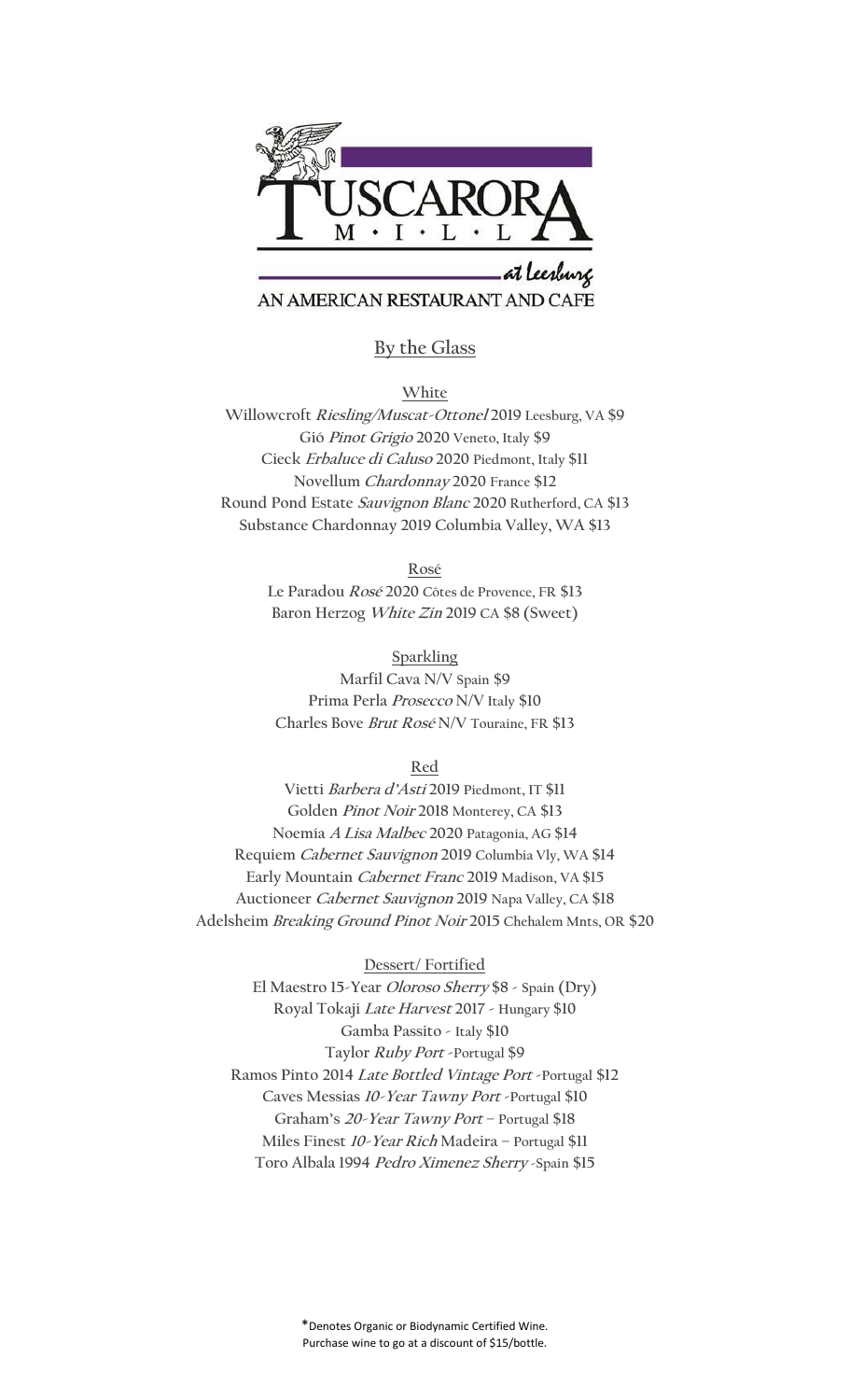# **Sparkling, White Wine, and Rosé**

# **Bubbly**

**102 Palmer & Co. N/V Champagne, FR \$40 (1/2 Bottle) 104 Marfil Cava Brut N/V ES \$32 108 Prima Perla Prosecco Brut N/V Veneto, IT \$40 110 Lovo Flor Arancio Moscato 2020 IT \$40(Sweet) 114 Botex Bugey Cerdon N/V FR \$45(Semi-sweet) 117 Charles Bove Brut Rosé N/V Touraine, FR \$50 122 Thibault-Janisson Extra Brut N/V VA \$66 126 Roland Champion Grand Cru N/V Champagne \$80 \*127 Billecart-Salmon Brut Rosé N/V Champagne \$165 \*128 Billecart-Salmon Louis Salmon 2008 Champagne \$325**

## **Assorted White Wine**

**300 Albariño/Granbazan 2020 Rias Baixas, ES \$50 301 Albariño/Hendry 2020 Napa Vly, CA \$50 306 Aligote/L. Jadot Bouzeron 2019 Burgundy, FR \$48 304 Blend/Ch La Nerthe 2019 Châteauneuf-du-Pape \$100 302 Blend/Fabbioli Something White 2020 Loudoun \$40 \*312 Chenin Blanc/Chidaine Bouchet 2019 Loire, FR \$90 \*314 Chenin Blanc/Remhoogte Res 2020 S. Africa \$45 \*308 Erbaluce/Cieck 2020 Piedmont, IT \$42 307 Gewurztraminer/ HJ Wiemer 2019 Finger Lakes \$55 310 Godello/Madai 2020 Bierzo, ES \$40 305 Gruner Veltliner/Steininger 2019 AT \$42 316 Moscato d'Asti/Tintero 2020 Piedmont, IT \$36 318 Petit Manseng/ Walsh Family 2019 Loudoun \$35 321 Pinot Grigio/Gió 2020 Veneto, IT \$32 326 Pinot Gris/ Chehalem 2020 Chehalem, OR \$50 336 Viognier/ E. Guigal Condrieu 2020 Rhone Vly \$130 332 Viognier/October One 2020 Loudoun, VA \$50 334 Viognier/Serras del Priorat 2020 Priorat, ES \$60**

## **Chardonnay**

**400 Rubus 2018 Colchagua Vly, CL \$25 404 Novellum 2020 France \$44 408 Substance 2019 Columbia Valley, WA \$48 414 Stone Tower Estate 2018 Loudoun, VA \$60 416 Daou Reserve 2019 Paso Robles, CA \$70 418 Dom. Guy Robin Vaillons 1er Cru 2018 Chablis \$75 420 Ankida Ridge 2018 Amherst, VA \$90 421 Dom. Barraud Pouilly-Fuisse 2018 Burgundy, FR \$90 423 Fisher Mountain Estate 2019 Sonoma, CA \$115 429 Trombetta Gap's Crown 2018 Sonoma, CA \$125 430 Carillon St Aubin 1er Cru 2019 Burgundy, FR \$160 434 Leeuwin Art Series 2017 Margaret River, AU \$160 435 Kistler Les Noisetiers 2017 Sonoma Coast, CA \$175 436 Albert Bichot Meursault 2019 Burgundy, FR \$200 432 Marcassin 2013 Sonoma Coast, CA \$235**

# **Riesling**

**204 Bastgen Blaushiefer 2018 Mosel, GE \$35 206 Willowcroft Riesling/Muscat 2019 Loudoun \$40 207 Jean-Luc Mader 2018 Alsace, FR \$55 \*209 Dom. Zind Humbrecht Roche 2018 Alsace, FR \$75 210 Richard Bocking "M" Kabinett 2015 Mosel, GE \$80 212 JJ Prüm Kabinett 2020 Mosel, GE \$90**

# **Sauvignon Blanc**

**502 Walsh Family Twin Notch 2020 Loudoun \$45 508 Round Pond Estate 2020 Rutherford, CA \$48 504 Paddy Borthwick 2020 Wairarapa, NZ \$50 515 K Lauverjat Pouilly-Fumé 2020 Loire Vly \$70 516 A. Mellot La Moussiere Sancerre 2020 Loire Vly \$100 \*522 Dagueneau PurSang Pouilly-Fumé 2017 Loire Vly \$150 \*524 Dagueneau Silex Pouilly-Fumé 2015 Loire Vly \$200**

# **Rosé**

**640 Mountain View White Zin 2018 CA \$28 643 Le Paradou 2020 Côtes de Provence, FR \$48 \*646 Domaine La Rocaliére Tavel 2020 Rhone Vly \$50**

## **Sparkling Rosé**

**114 Botex Bugey Cerdon N/V FR\$45 (Sweet) 117 Charles Bove Brut Rosé N/V Touraine, FR \$48 127 Billecart-Salmon Brut Rosé N/V Champagne \$165**

## **Virginia White Wine/ Rosé**

**318 Walsh Family Petit Manseng 2019 Loudoun \$35 302 Blend/Fabbioli Something White 2020 Loudoun \$40 206 Willowcroft Riesling/Muscat 2019 Loudoun \$40 502 Walsh Family Sauv Blanc 2020 Loudoun \$45 332 October One Viognier 2020 Loudoun, VA \$50 414 Stone Tower Chardonnay 2018 Loudoun, VA \$60 122 Thibault-Janisson Extra Brut N/V Virginia \$66 420 Ankida Ridge Chardonnay 2018 Amherst, VA \$90**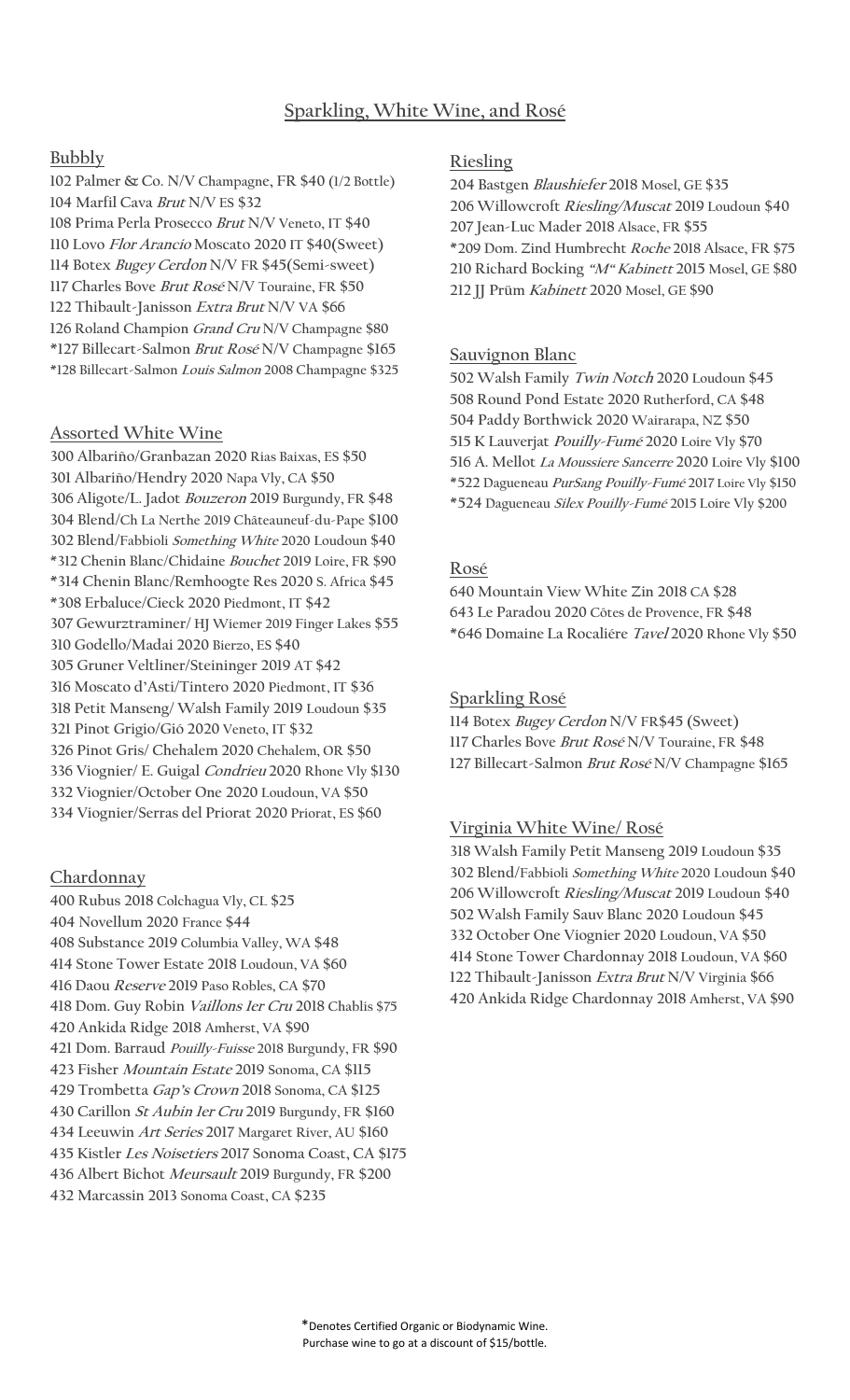# **Red Wine**

# **Merlot/ Blends**

**1004 Novelty Hill Merlot 2018 Columbia Vly, WA \$50 1010 Goulée by Cos d'Estournel 2016 Bordeaux, FR\$110 1011 Clos De L'Oratoire Grand Cru Classe** 

- **St-Emilion 2012 Bordeaux, FR \$145**
- **1012 Cakebread Cellars Merlot 2017 Napa Vly, CA \$150**
- **1013 Mt Brave Merlot 2015 Mt Veeder, CA \$160 1014 Château Canon-la-Gaffelière 1er Grand Cru**

 **St-Emilion 2016 Bordeaux, FR \$215**

**1016 Château Angelus 1er Grand Cru Classé "A" St-Emilion 2015 Bordeaux, FR \$600**

#### **Spain**

**1302 Maurodos Prima 2018 Toro \$42 1336 Ardevol Anjoli 2016 Priorat \$55 1306 Cerro Anon Gran Reserva 2011 Rioja \$78 1358 Arzuaga Gran Reserva 2014 Ribera del Duero \$145 1310 Vega Sicilia Pintia 2016 Toro \$155 1362 Espectacle 2012 Montsant \$175 1350 Muga Prado Enea Gran Reserva 2014 Rioja \$180 1352 Cune Imperial Gran Reserva 2015 Rioja \$190 1360 Clos Mogador 2015 Priorat \$200 1364 Clos Martinet 2001 Priorat \$300**

## **Grenache, Syrah, & Rhone Valley Blends**

**1202 Terre Rouge Tête-à-Tête 2014 Sierra Foothills \$48 \*1800 La Nerthe Cassagnes 2019 Côtes du Rhône \$48 1804 Brunier le Pigoulet 2020 Rhône Vly, FR \$50 1802 Dom Clos Sixte 2018 Lirac, FR \$55 1218 Piedrasassi PS Syrah 2019 Santa Barbara, CA \$55 1212 Walsh Family En Passant 2017 Loudoun, VA \$60 1214 Hearst Ranch Petit Sirah 2018 Paso Robles \$65 \*1810 Lionel Faury 2018 Saint Joseph, FR \$75 1813 Domaine des Lises 2019 Crozes-Hermitage, FR \$85 1223 Januik Ciel du Cheval Syrah 2017 Red Mnt, WA\$100 1819 Dom. Raspail-Ay 2017 Gigondas, FR \$100 930 Montes Folly Syrah 2016 Colchagua, CL \$150 1822 Dom. du Tunnel 2019 Cornas, FR \$175 1826 Vieux Telegraph 2016 Châteauneuf-du-Pape \$180 1227 Shafer Relentless 2017 Napa Vly, CA \$200 1827 Saint Cosme 2019 Cote-Rotie, FR \$225 1828 Dom. Mordorée 2010 Châteauneuf-du-Pape \$225 \*1830 Ch. Beaucastel 2016 Châteauneuf-du-Pape \$240 \*1832 Ch La Nerthe Cuvée des Cadettes 2016 Châteauneuf-du-Pape, FR \$250**

**1228 Penfolds Grange 2015 South Australia \$800**

#### **South America**

**920 Antucura Malbec 2019 Mendoza, AG \$40 \*927 Chakana Ayni Malbec 2018 Mendoza, AG \$55 922 Noemía A Lisa Malbec 2020 Patagonia, AG \$60 \*928 Siegel Unique Sel. 2017 Los Lingues, CL \$66 930 Bressia Profundo 2017 Mendoza, AG \$80 929 Alta Vista Serenade Malbec 2015 Mendoza, AG \$100 932 Montes Folly Syrah 2016 Colchagua, CL \$150 938 Don Melchor Cabernet 2019 Maipo Vly, CL \$175**

## **Italy**

**Barbera/ Blends/ Corvina/ Norello 1902 Vietti Barbera d'Asti 2019 Piedmont \$45 1900 Terre Nere Etna Rosso 2019 Sicily \$55 1910 Ca'La Bionda Valpolicella Ripasso 2018 Veneto \$65 1904 Massolino Barbera d'Alba 2019 Piedmont \$70 1905 Giaretta I Quadretti Amarone 2016 Veneto \$120 Nebbiolo 202 Vietti Castiglione 2014 Barolo \$55 (1/2 Bottle) 1924 G.D. Vajra Albe 2017 Barolo \$90 1930 Vietti Lazzarito 2018 Barolo \$300 Sangiovese/ Blends 1960 Bindi Sergardi La Boncia 2020 Chianti \$42 1968 Castellare 2019 Chianti Classico \$50 \*1969 Collosorbo Rosso di Montalcino 2018 Tuscany \$50 1970 Ruffino Modus (Blend) 2018 Tuscany \$60**

**1972 Castello Rampolla 2018 Chianti Classico \$90 1974 Terra Rosa 2015 Brunello di Montalcino \$125 1908 Sette Ponti Oreno 2018 Tuscany \$155**

## **Zinfandel**

**804 Hendry Block 7 & 22 Zinfandel 2018 Napa Vly \$80 806 Mount Peak Rattlesnake Zinfandel 2016 Sonoma \$90 810 Turley Old Vines Zinfandel 2019 California \$100**

## **Virginia Red Wine**

**1400 Zephaniah 3 Captains Red 2016 Loudoun \$45 1410 Granite Heights Lomax Res. 2018 Warrenton \$45 1006 Early Mountain Cab Franc 2019 Madison \$60 1212 Walsh Family En Passant 2017 Loudoun \$60 1420 Boxwood Topiary 2017 Middleburg \$65 1424 RDV Friends & Family 2019 Middleburg \$100**